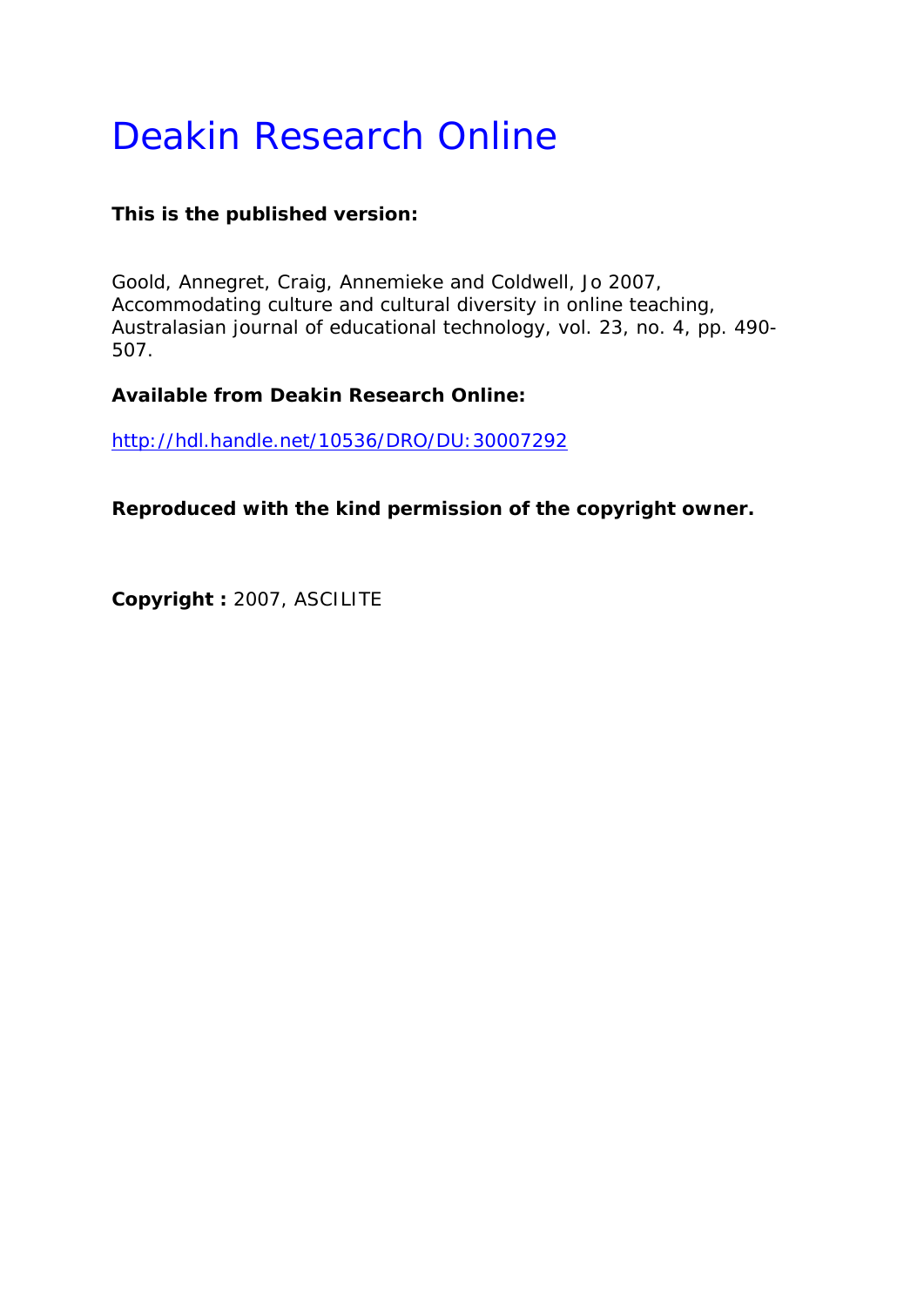**Australasian Journal of Educational Technology**

**2007, 23(4), 490-507**



# **Accommodating culture and cultural diversity in online teaching**

Annegret Goold, Annemieke Craig and Jo Coldwell Deakin University

The term 'culture' has been in common use for a long time. However there is no universally accepted definition and hence it is important to define clearly what culture means in a particular research context. The research reported here is part of a project undertaken at a large Australian university in late 2005. The overall aim of the project was to identify the characteristics of culture and cultural diversity, and to consider how these manifested themselves when teaching and learning in an online environment. This paper reports on particular outcomes from the second stage of the project. This involved conducting focus groups with experienced academics and educational developers of online units. The aim was to gain an understanding of culture and cultural difference in the online environment and to consider what strategies were effective in teaching a culturally diverse cohort of online students. The findings from the focus group sessions were benchmarked with other external faculty. The cultural factors of ethnicity and language, attitudes to educational learning, education and prior learning, learning styles and socio-economic background were well supported by the external faculty. However the factors of religion and gender were not supported. Practices for accommodating such cultural differences amongst students within the online class are presented.

# **Introduction**

The first known definition of culture dates back to the 18th century when Sir Edward Burnett Tylor defined culture as 'that complex whole which includes knowledge, belief, art, morals, law, custom, and any other capabilities and habits acquired by man as a member of society' (Tylor, 1871). However the term 'culture' has more than one definition and Williams (1983; p.87) goes so far as to suggest that culture 'is one of the two or three most complicated words in the English language'. The *Oxford Online Reference Premium* (2007) produces some 492 definitions of the term culture and these definitions include 'production of organisms', 'intellectual development and tastes', 'form or type of civilization' and the 'customs of a people'. Consequently Choi (1995) suggests that since there are various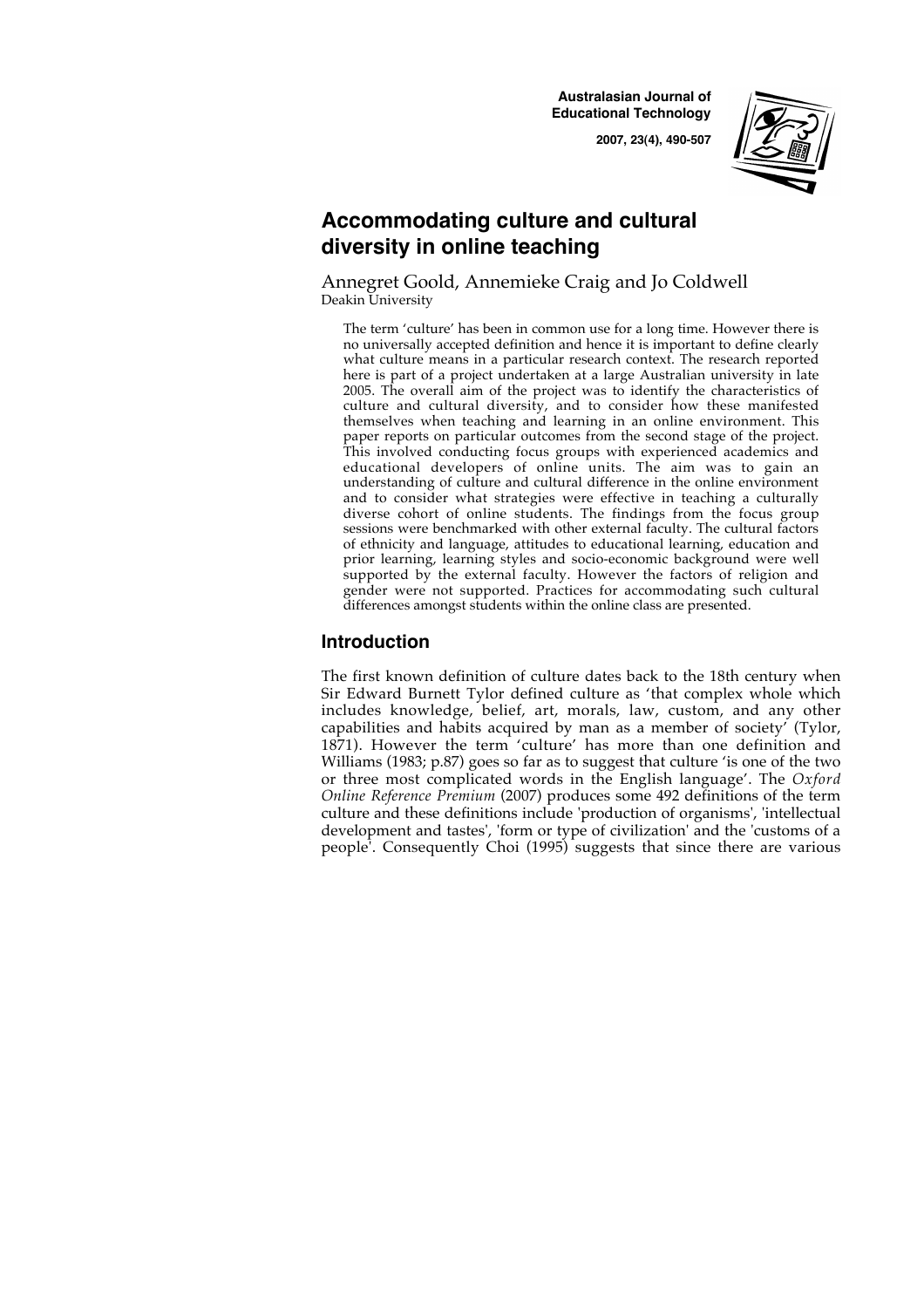definitions of culture and there is no clear consensus on its meaning, it is critical to define the use of the term in any given research area.

The research reported here is the second stage of a three-part research project which was undertaken through a *Strategic Teaching and Learning Grant* at Deakin University in 2005. The overall aim of the project was to identify the characteristics of culture and cultural diversity (as perceived by staff and students at Deakin) and to discover how these characteristics manifest themselves when teaching and learning in an online environment. The first stage of the study involved a review of the literature. The second stage of the study was a series of focus groups of staff experienced with online course design, development, implementation and operation (teaching). The findings from these focus groups were then benchmarked with attendees at a workshop at the *Asia-Pacific WebCT User Conference* in September 2005, involving 20 external faculty. An online, University wide student survey was the final part of the study.

This paper reports on the particular outcomes from the focus groups. The participants of the University focus groups were asked to comment about their understanding of culture and cultural difference in the educational setting, and how they might go about teaching effectively for cultural difference and diversity online. They were also asked to comment on different cultural influences that affect the way their students go about learning, and how learning might be facilitated in a culturally diverse online environment.

# **Background**

In the last two decades higher education in Australia has been transformed. In 1988 a dual system, consisting of nineteen universities and fifty-seven colleges of advanced education, was replaced with the Unified National System (Meek & Harman, 1993). While the missions of the original two types of institutions had been quite different (for example vocationally oriented colleges were not funded for research), mergers and amalgamations resulted in less than forty institutions - all called universities (Maslen & Slattery, 1994). Most of these universities were large multi-campus institutions.

At the same time retention rates in high schools more than doubled. The increase in retention rates was due to changing community expectations, a depressed teenage labour market and government policies that encouraged students to complete their secondary education (Williams, Long, Carpenter & Hayden, 1993). More students than ever before became eligible to enter university. As enrolments skyrocketed from 348,500 in 1983 to 570,000 in 1993, universities were forced to become more self sufficient. This increase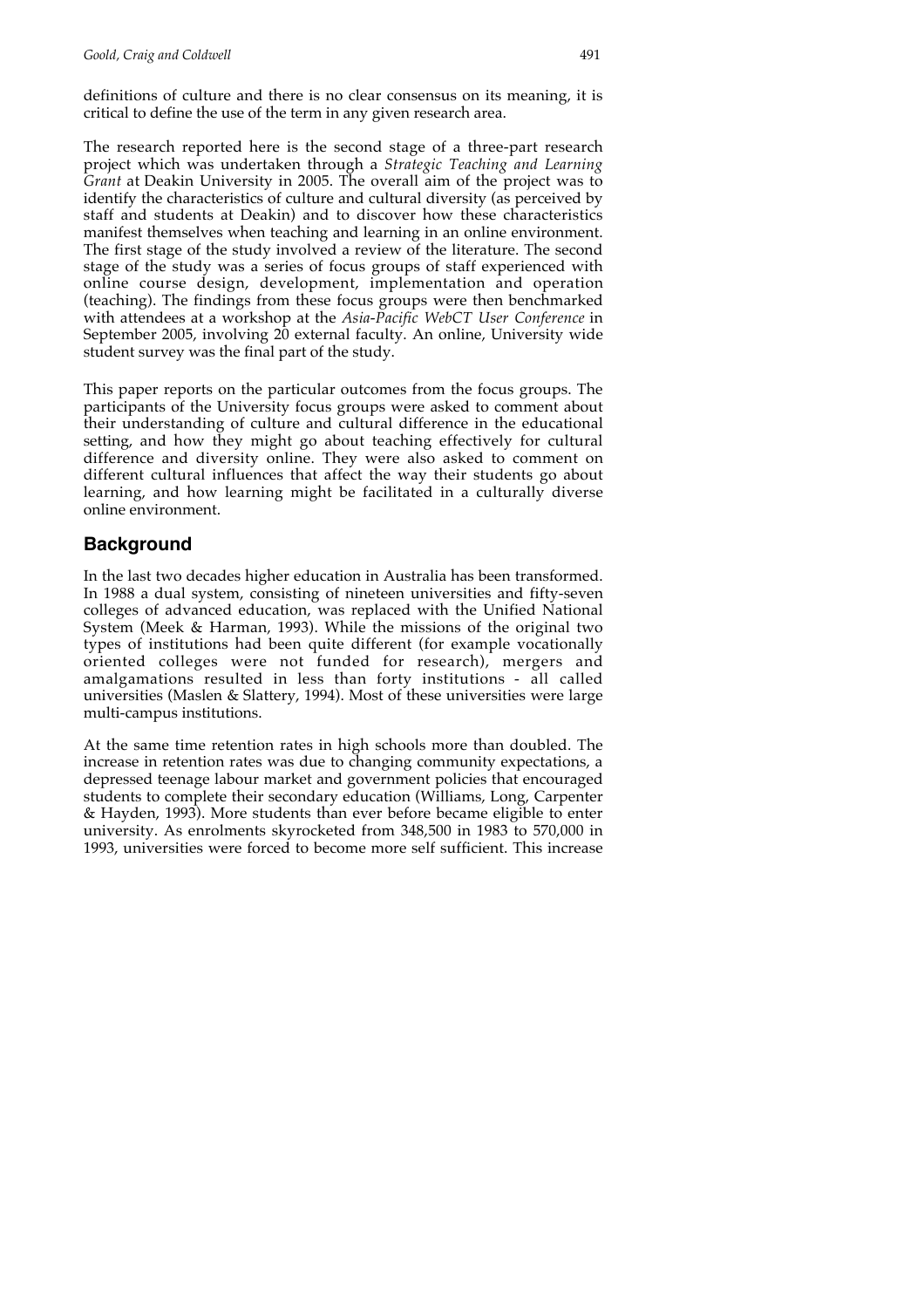in student numbers was not accompanied by an equivalent increase in federal funding.

From the early 1950s international students from Asia and the Pacific came to Australia to study under the Colombo Plan (Maslen & Slattery, 1994). Various aid programs enabled students to be partly or fully subsidised. In 1986 legislative changes enabled universities to charge full fees for international students 'making a commodity of what was once a form of foreign aid' (Maslen & Slattery, 1994; p.185). From 1987 Australian students were also required to make a contribution towards the cost of their education by paying a small annual administration fee of \$250. This was replaced in 1989 with the introduction of the Higher Education Contribution Scheme, with Australian students being charged a more substantial fee, though still significantly less than the international student fees charged by universities (Maslen & Slattery, 1994). At this time universities also began taking their courses overseas. Education services were delivered through joint ventures, affiliated colleges, twinning arrangements with partner universities and distance education, all of which enabled students from other countries to take part in the Australian education sector.

Since the 1930s educators have used the concept of the learning environment to refer to the traditional classroom environment (Chang  $\&$ Fisher, 2003). Teaching in the traditional classroom consists of the delivery of lectures as well as tutorials, workshops or laboratories. Lectures facilitate the mainly one way transmission of information from staff to large groups of students, while the smaller tutorial, workshop or laboratory classes enable face to face interaction and discussion between all involved. Distance education consists of the provision of resources and materials by post, with students predominately working independently. The 1990s enabled distance education students to also communicate with teaching staff via email and bulletin boards.

Advances in technology in the last decade have opened up new ways for the delivery of learning materials and teacher-student interactions. Online learning environments (OLEs) have allowed the development of the online or virtual classroom. Students studying at twinning partner institutions and those studying in distance education mode can now be amalgamated with students studying in traditional modes into this virtual classroom. Classes are no longer constrained by physical walls. Students interact with online technologies and, as Campbell, Goold and Goward (2004) found, there appears to be little difference in the *use* of online technologies and resources among local and non-local students.

These changes have resulted in a very different cohort of students in new types of classes. Traditional on campus students have face to face classes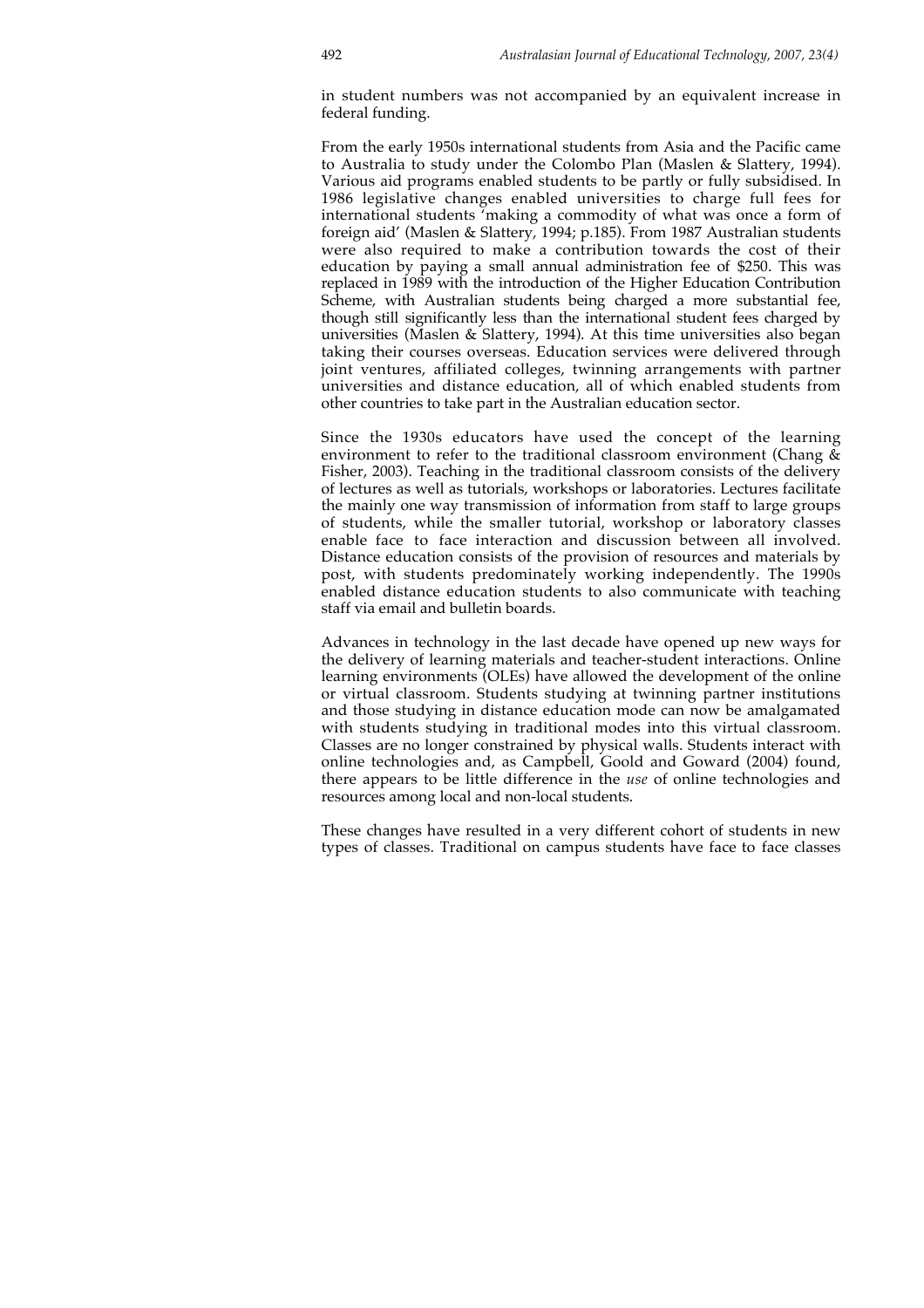supplemented, and in some cases replaced, by online learning environments. Online environments provide off campus students with the opportunity for better interaction with their fellow students and their teachers. Students in geographically dispersed locations and from widely dispersed backgrounds can now more easily participate in group work. With these new online learning environments there is a greater need for effective communication and collaboration. However the reality is that with the greater diversity of students within the student cohorts, communication and collaboration are not straightforward. While there is potential for cross-cultural learning through interactions with students from diverse backgrounds and cultures, there is also the potential for misunderstanding and confusion.

Singh, O'Donoghue and Worton (2005; p.22) warn that this 'diversity of the new student population requires that institutions carefully develop programmes that will satisfy a broad range of learning requirements'. It is necessary then to consider whether the online learning environments are meeting the needs of this broad population of students or if they are disenfranchising culturally diverse students. Jones (2005) further suggests that it is necessary to also understand how pedagogy, curricular philosophies and the teacher's awareness of the cultural differences amongst their class can influence the learner.

While an increasing number of international students may appear to increase the cultural diversity within a university, unless that diversity is valued and incorporated in practical terms into curricula, then the diversity of students does not actually add to internationalisation of the curricula (Das, 2005). Instead it adds to a series of problems for international students struggling to fit into the dominant literacy which does not recognise their own culturally based ways of knowing, learning and expressing their knowledge (Liddicoat, 2004; Mackinnon & Manathunga, 2003). Jolley (1997, p.26) suggests however that appropriate use of online learning environments can add value to the design of internationalised learning experiences by 'promoting cultural awareness as learners engage in the electronic exchange of ideas, experiences and educational material'.

The changing face of the university class is not restricted to Australia. A three-fold increase in students at one institution in New Zealand, for example, meant that 63% of the students enrolled in the Business Faculty were international students in 2003. This prompted Sherry, Bhat, Beaver and Ling (2004; p.1) to argue that with such a 'dramatic increase in the number of international students, the challenge for students and teachers is to be able to measure the legitimate needs and expectations of services offered to this group of students'.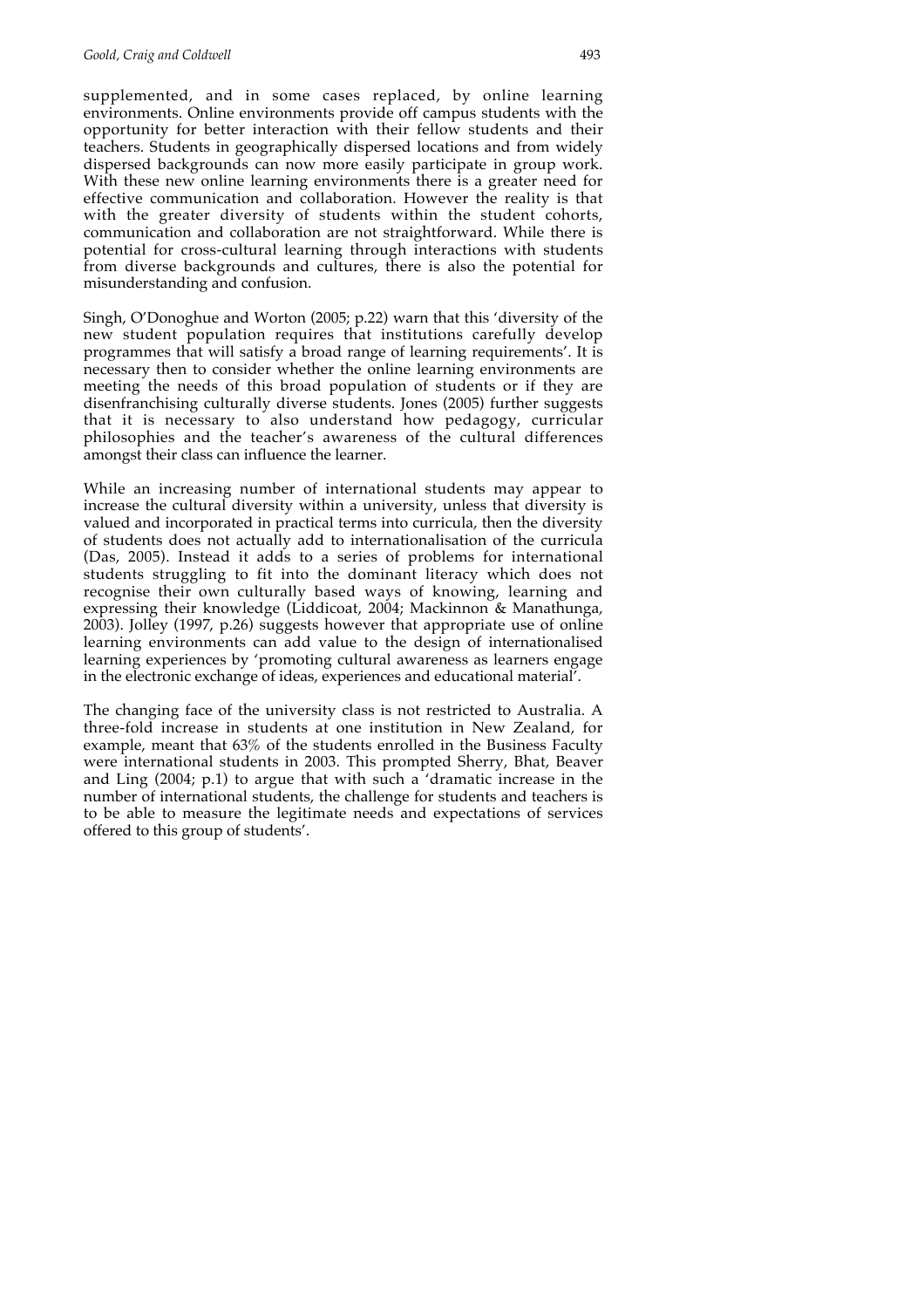# **The research questions**

The questions to be answered by this research were:

- What did academics, who were experienced in the development and delivery of online units, regard as culture and cultural diversity?
- How did culture and cultural diversity manifest itself when teaching online?
- What was being done to accommodate cultural diversity in an online learning environment?
- What could be considered as best practice in teaching for a culturally diverse student cohort?

## **Method**

This research was conducted at Deakin University, a large Australian university, which has embraced online technologies to support its goals of being progressive, relevant, innovative and responsive.

The study was undertaken in Semester 2, 2005. At that time there were 23 units delivered *wholly online* at Deakin, involving each of the five Faculties of Arts, Business and Law, Education, Health and Behavioural Sciences, and Science and Technology. These wholly online units varied from *Sex, Crime and Justice*, *Numeracy across the Curriculum*, to *Computers and Society and Professional Ethics.* There are a further two levels of online presence as defined by the University. A *basic* online presence is the lowest level of online capability and a minimum requirement for all units. A basic online presence means that students are provided with a unit outline, some basic resources and an initial starting point for administrative contact. An *extended* online presence is one where at least one major teaching activity, such as lectures, tutorials, assessment or workshops, occurs online, or is significantly supplemented by online technologies. All of the other 1500 undergraduate and 700 postgraduate units offered have varying degrees of 'online-ness' ranging from basic to extended.

Data was collected for this part of the study via focus group sessions which were held at three Deakin University campuses in August 2005 with teaching staff. Focus groups are a useful way to explore whether there is a common view. Barnett (2006; p.2) suggests that <sup>t</sup> the goal in organising focus groups is to investigate consensus experience, or attitudes/beliefs related to a clearly defined topic'. The purposefully selected staff were all experienced developers and implementers of online units in a broad range of areas, with all faculties and campuses across the University represented. The findings of these focus groups were then combined and presented at a workshop of the Asia-Pacific WebCT User Conference in September 2005,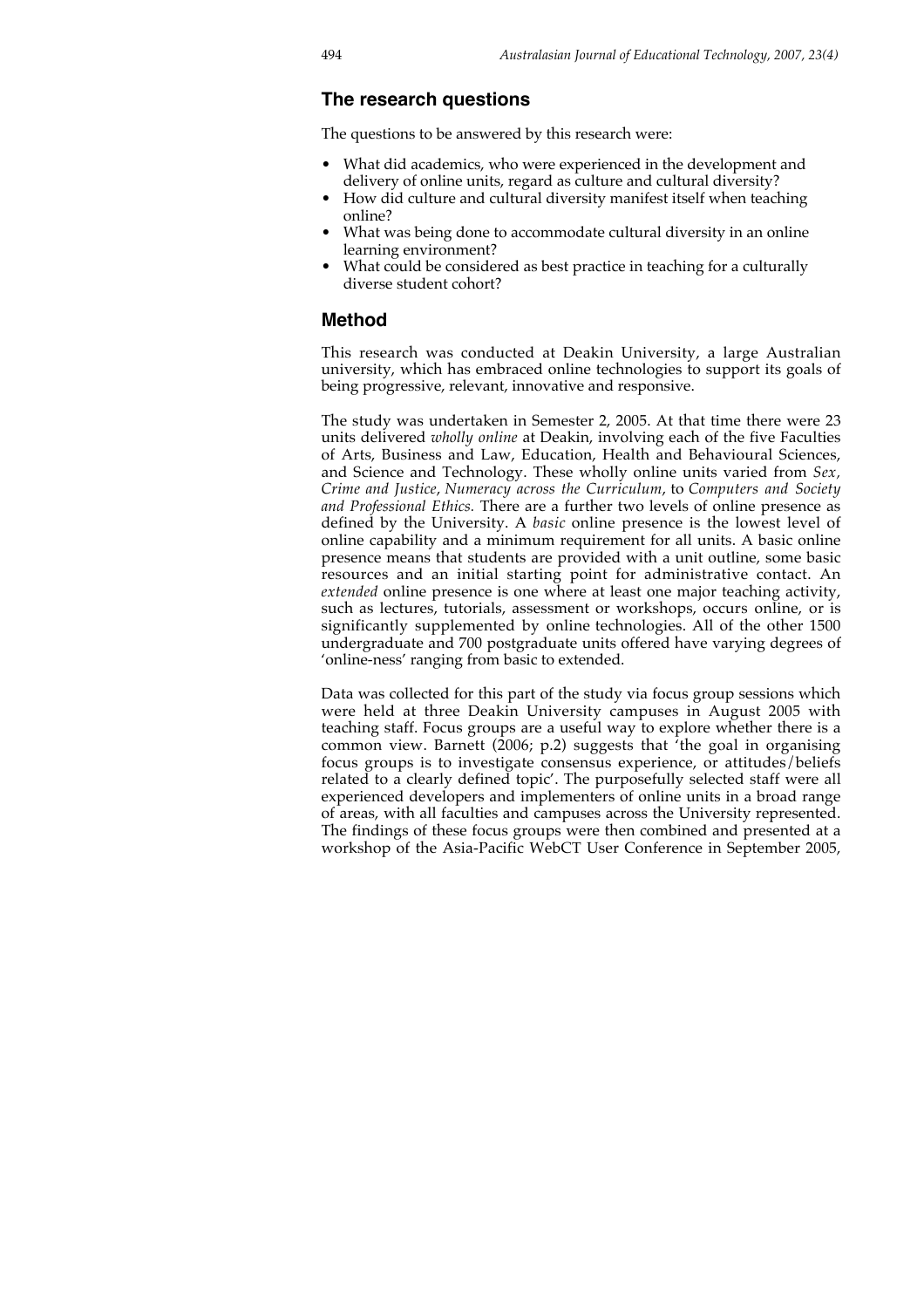involving Australian and other external faculty. The workshop attendees were invited to confirm or challenge the findings from the Deakin groups to see whether these findings were representative of others undertaking similar teaching.

#### **The Deakin University focus groups**

Invitations to attend the focus groups were sent out to 35 staff across the three campuses. The invitees were academics with considerable expertise in teaching online as well as staff involved with supporting online teaching and learning. The sessions were held after hours on campus and refreshments were served. The duration of each focus group session was just over an hour, excluding socialisation time which occurred both before and after the sessions. A plain language statement, outlining the objectives of the research, was provided to each participant.

The sessions were facilitated by a senior member of the Teaching and Learning Institute at Deakin University who had experience in running focus group sessions. Two of the three researchers attended each session and took extensive notes. Technology in the form of a classroom performance system (CPS) was used to gather demographic and quantitative data from the participants. CPS technology is known by many different names such as electronic voting systems (Simpson & Oliver 2007), class electronic response systems (Freeman, Bell, Comerton-Forde, Pickering & Blayney, 2007) or by the nickname 'clickers'. The use of the clickers enabled this data to be collected from the participants quickly, easily and allowed for anonymity. For some of the staff it was the first time they had used such devices and it was an initial point of discussion early in the sessions.

At each of the sessions the participants were split into two groups. Each of the groups answered different questions with one of the group members recording results on butcher's paper. After about 20 minutes of discussion on each question the two groups reconvened and presented their findings. The discussion was then opened up to all participants.

The focus group participants were asked to comment on their understanding of culture and cultural difference in the educational setting and to identify different cultural influences that affected how their students learned. They were also asked to comment about *how* they might teach effectively and facilitate learning in a culturally diverse online environment.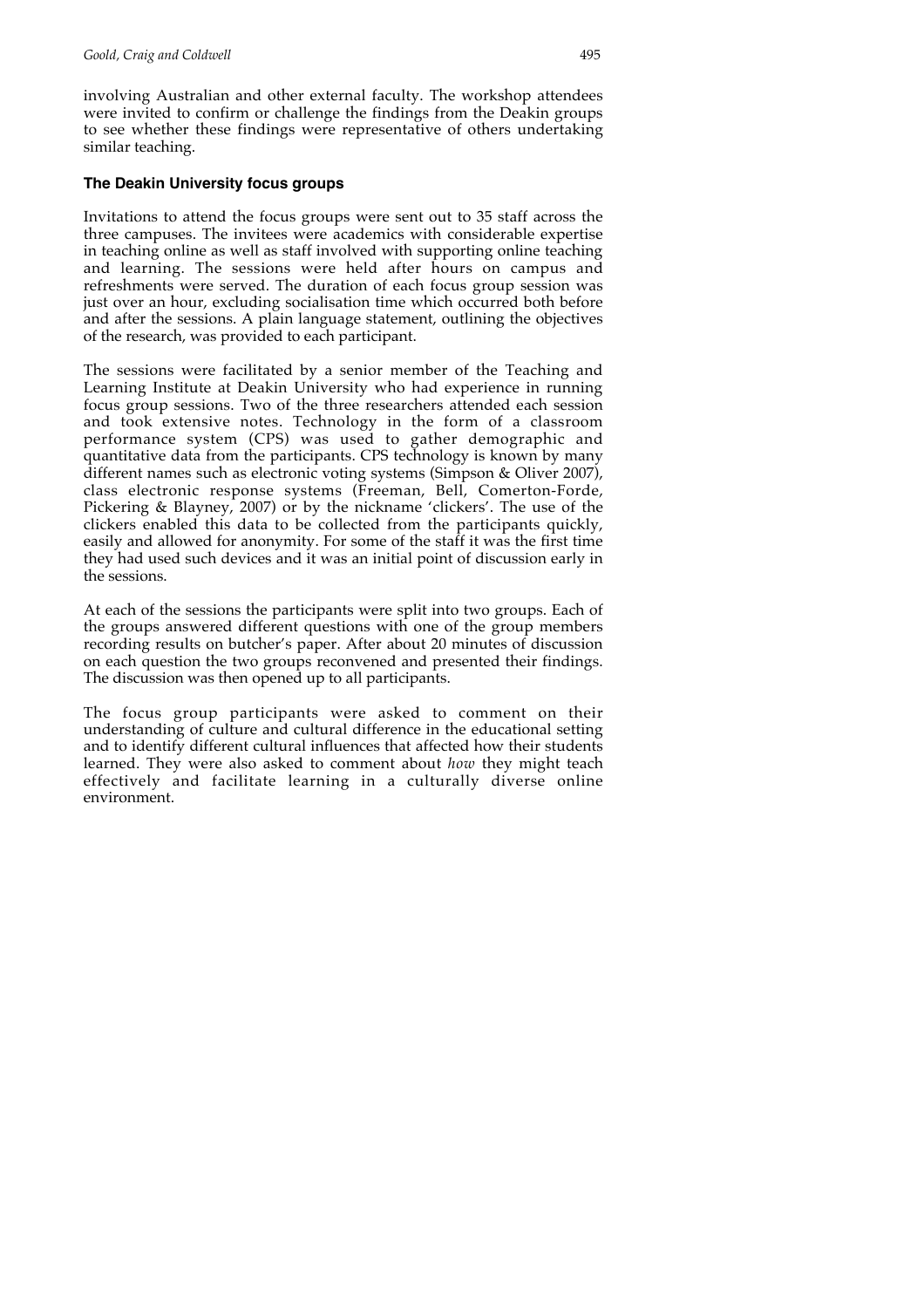#### **The workshop of external faculty**

The workshop 'Good Practice for Culturally Inclusive Online Teaching and Learning' was conducted as part of the 6th Annual WebCT Asia Pacific User Conference in Cairns in September 2005. The workshop was open to all those attending the conference and no prior registration was required. The conference program foreshadowed the intent of the workshop so attendees could make an informed choice regarding their attendance and then self select to attend. The duration of the workshop was one hour. One of the researchers facilitated the discussion; the second researcher recorded participants comments on easily viewable butcher's paper while the third researcher took additional notes, summarising the session.

Attendees were given the same clickers as used in the Deakin University focus groups and a plain language statement explaining the research. The clickers were again used to gather demographic and other data from the participants allowing anonymity and ease of collection for this type of data.

The session was conducted as follows: a short introduction to the research was given; demographics were collected via the clickers (resulting in some hilarity as some struggled with the technology); and attendees were then shown the factors identified by the Deakin University focus groups. These factors were then presented in alphabetical order and were listed in turn allowing attendees to respond via the clickers.

In the last part of the session (about 20 minutes) attendees were given the opportunity to add factors not previously identified and to make comment about the list 'Best Practices at Deakin University' that was compiled from the Deakin focus groups. The workshop attendees were also asked 'Is it necessary to consider culture in the online environment?' and 'Is it possible to be inclusive in an online environment?'

## **Results and discussion**

#### **The Deakin University focus groups**

In total there were 29 focus group participants, approximately twice as many females as males. All of the three major teaching campuses of Deakin University were represented. At each session the participants were split into two groups. In total five males and ten females across the three campuses considered the questions:

- Question 1 (a): What is your understanding of culture and cultural difference in the educational setting?
- Question 2 (a): How might you go about teaching effectively for cultural difference and diversity online?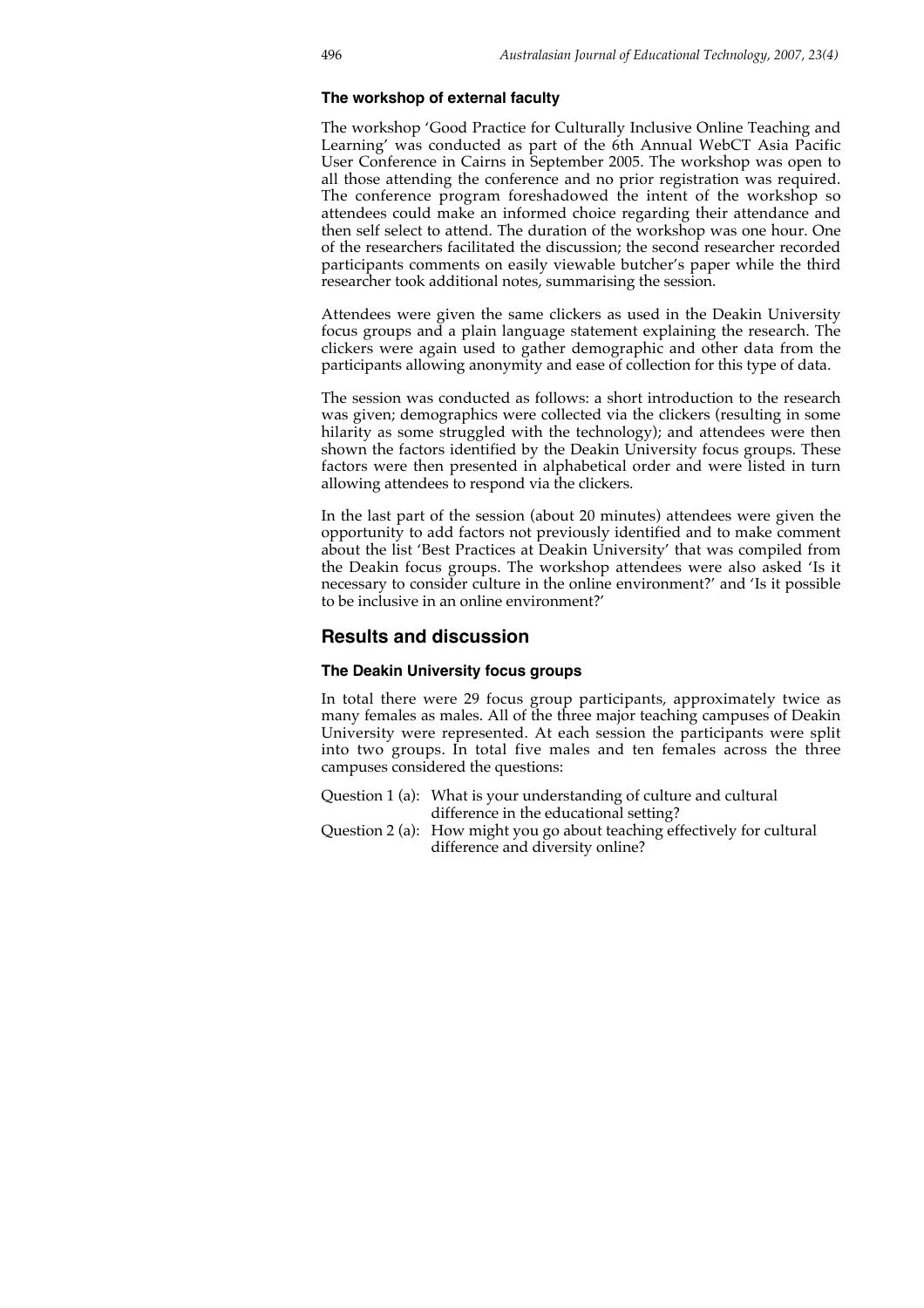Five males and nine females across the three campuses considered the questions:

- Question 1 (b): What are the different cultural influences that affect the way your students go about learning?
- Question 2 (b): How might we as teachers facilitate learning in a culturally diverse online environment? In an ideal world? In the real world?

The demographics of the focus groups and the questions they were asked are shown in Table 1.

| Campus | Group | Questions<br>considered | Male |  |
|--------|-------|-------------------------|------|--|
|        |       | $1a + 2a$               |      |  |
|        |       | $1b + 2b$               |      |  |
| B      |       | $1a + 2a$               |      |  |
|        |       | $1b + 2b$               |      |  |
|        |       | $1a + 2a$               |      |  |
|        |       | $1b + 2b$               |      |  |
|        |       | Total                   |      |  |

Table 1: Deakin University focus groups

Table 2 shows responses to some of the questions posed to ascertain the background and level of experience of the focus group participants in teaching online.

Table 2: Background of Deakin University focus group participants

|                               |             | A              |          | B              |          |                |          | Combined       |      |
|-------------------------------|-------------|----------------|----------|----------------|----------|----------------|----------|----------------|------|
| Campus                        |             | $n=11$         |          | $n=8$          |          | $n=10$         |          | $n=29$         |      |
|                               |             | $\mathbf n$    | $\%$     | n              | $\%$     | $\mathsf{n}$   | $\%$     | n              | $\%$ |
| Used clickers before          |             | 6              | 55       | $\theta$       | 0        | 1              | 10       | 7              | 24   |
| Australian ethnicity          |             | 6              | 55       | 6              | 75       | 6              | 60       | 18             | 62   |
| Teaching online               | $<$ 1 year  | $\Omega$       | $\Omega$ | 1              | 12       | $\overline{2}$ | 20       | 3              | 10   |
|                               | 1-2 years   | 1              | 9        | $\Omega$       | $\Omega$ | 1              | 10       | $\overline{2}$ | 7    |
|                               | 3-4 years   | $\overline{2}$ | 18       | 3              | 38       | 1              | 10       | 6              | 21   |
|                               | 5-6 years   | $\overline{2}$ | 18       | $\overline{2}$ | 25       | 3              | 30       | 7              | 24   |
|                               | $> 6$ years | 6              | 55       | $\overline{2}$ | 25       | 3              | 30       | 11             | 38   |
| Online                        | None        |                | 9        | $\Omega$       | $\theta$ | $\overline{2}$ | 20       | 3              | 10   |
| facilitation                  | A little    | $\overline{2}$ | 18       | $\overline{2}$ | 25       | 1              | 10       | 5              | 17   |
|                               | Some        | $\theta$       | $\Omega$ | $\overline{2}$ | 25       | 5              | 50       | 7              | 24   |
|                               | Experienced | 6              | 55       | 1              | 12       | 3              | 30       | 10             | 34   |
|                               | Extensive   | $\mathfrak{D}$ | 18       | 3              | 38       | $\theta$       | $\Omega$ | 5              | 17   |
|                               | experience  |                |          |                |          |                |          |                |      |
| Taught international students |             | 11             | 100      | 8              | 100      | 10             | 100      | 29             | 100  |
| Taught multi-modal/campus     |             | 8              | 73       | 7              | 88       | 6              | 60       | 21             | 72   |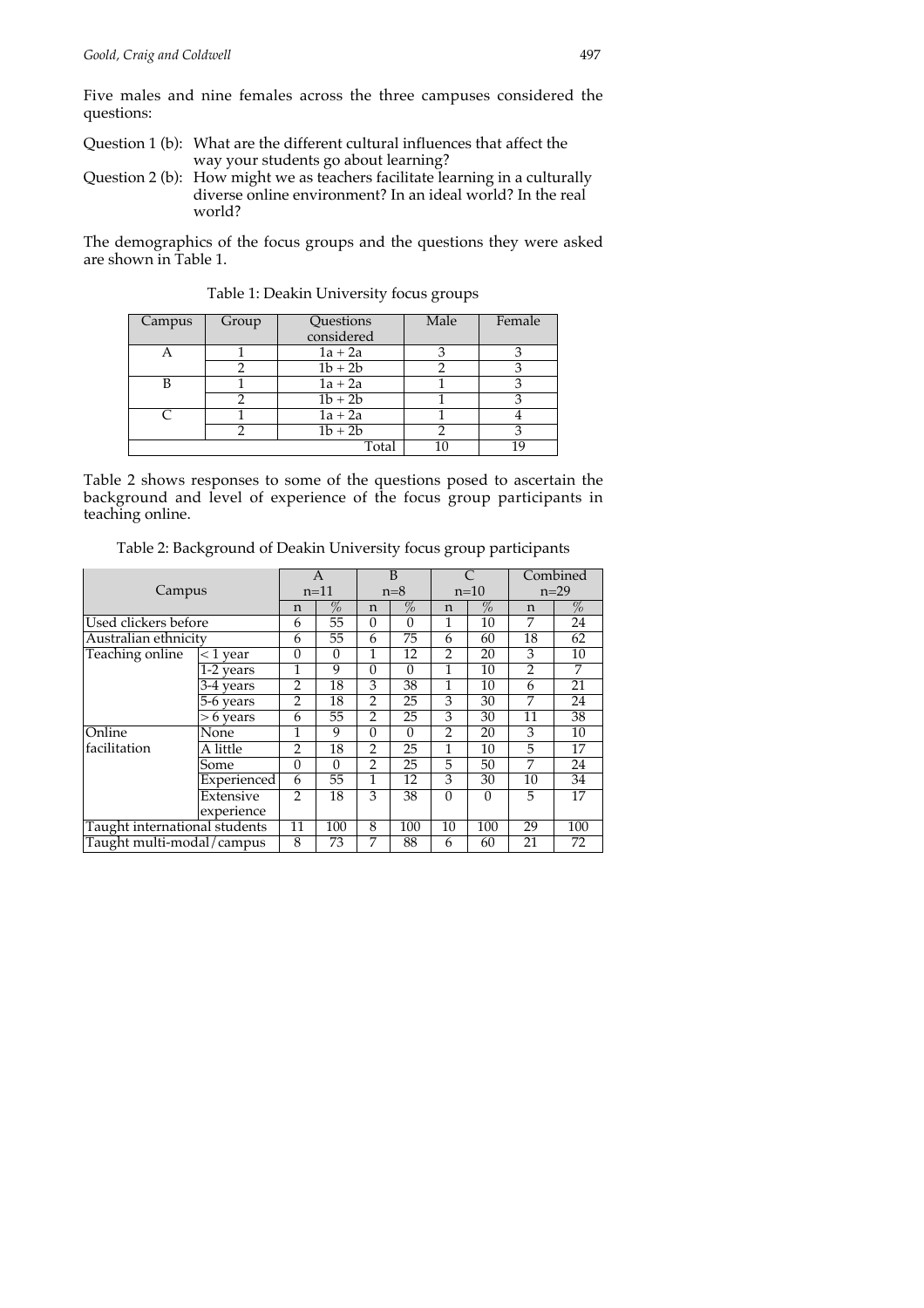Most of the participants described themselves as having an Australian background (62%) with the remainder indicating that they were European, Canadian or English. Most (83%) had been teaching online for at least three years. About half indicated that they were either fairly experienced or had had extensive experience in online facilitation, which was defined as conducting tutorials online with active participation in the online discussions. All had taught international students before. Many had taught units offered on more than one campus (multi-campus) or had taught students studying in different modes (off campus, on campus).

#### **Culture, cultural difference and cultural influences**

The focus group participants identified a number of areas where culture and cultural difference were evident. The results of both Questions 1a and 1b have been combined as, during discussion, the participants determined that the questions were essentially the same. The responses to the questions included:

- Ethnicity
- Learning styles
- Age
- Educational background
- Social class
- Language (not just limited to international students)
- Gender
- Level of study
- Generational background<br>• Degree of life experience
- Degree of life experience
- Learning styles
- Attitudes towards education
- Religion
- Knowledge about and familiarity with technology and technical processes
- Expectations and attitudes
- Capacity of understanding of non-explicit information (rules)
- Socio-economic status

The overall consensus was that cultural diversity was anything within a student cohort that distinguished the individual student from the class norm. For example, the lone male student in a class of all females; a student who does not have the prescribed technical background or knowledge; or a student from non-English speaking background, unfamiliar with the teaching culture.

It was recognised that there is much diversity within forms of civilisation and customs of people. For example, there is diversity in respect to age,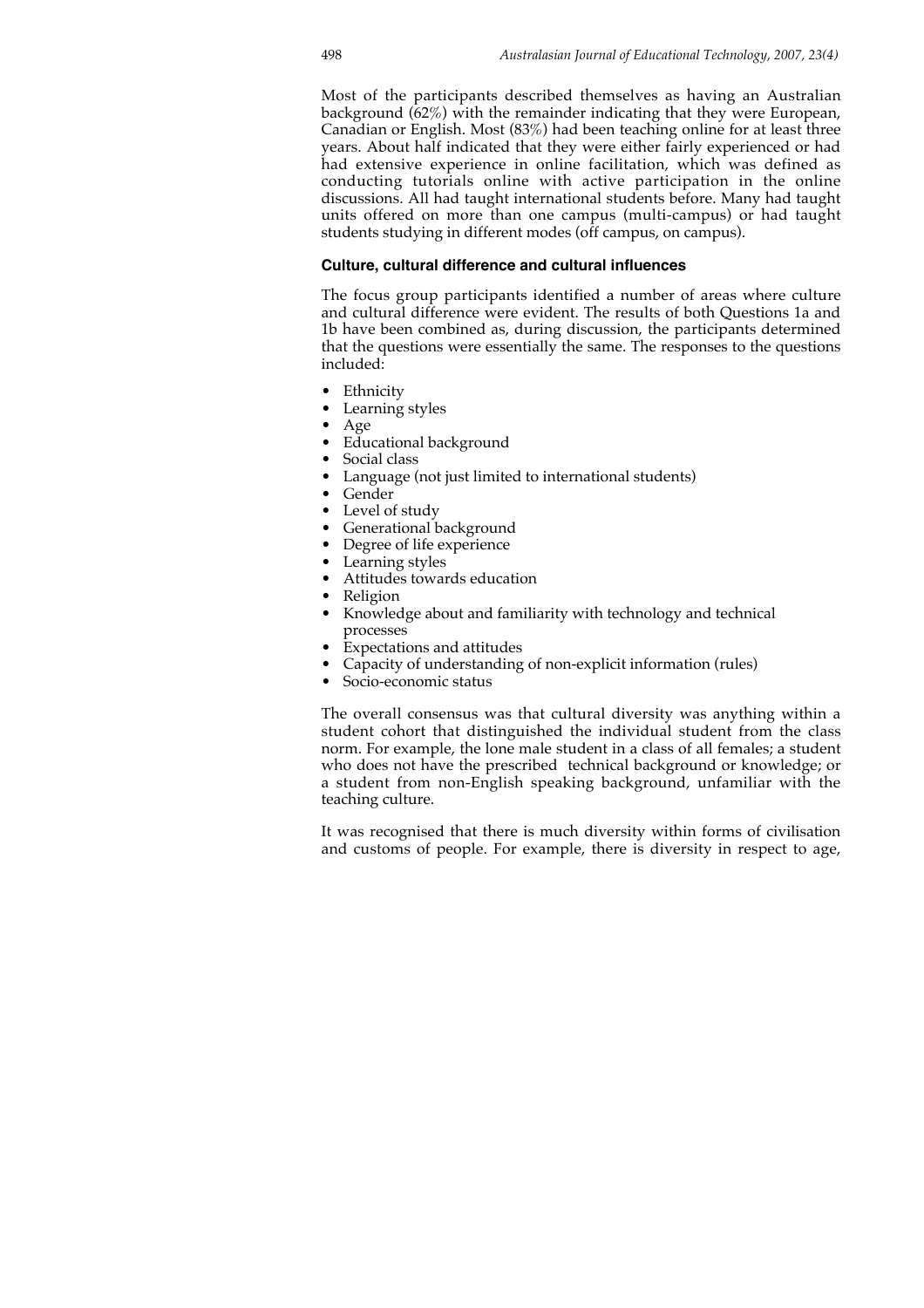gender, socio-economic status, living conditions, and even personality. All of these factors can impact on an individual's learning. Learning approaches can vary greatly depending on where and how students received their schooling, and the home environment in which they were reared. While each student has a cultural background which will have shaped their understandings and expectations, it must be acknowledged that students within a culture are different - they may be shaped by the culture, but they are still individuals.

Cultural influences manifested themselves in a number of ways but particularly in classroom behaviours. Several participants spoke about the fact that Australian students appeared to be more active, reactive and positive in class; while on the whole the international student cohort, particularly those from Asian backgrounds, appeared to be less confident about their ability to communicate and to interact with the teacher and the rest of the class in an online environment.

#### **Teaching effectively for culturally diverse students online**

There were a number of areas identified by the focus group participants. Some of these related to areas beyond the participant's control such as the provision of teaching resources, appropriate for different learning styles; University supported staff training and development to raise awareness of issues and best practice related to cultural diversity; the introduction of student self paced learning with the restriction of a 13 week semester being removed (an ideal probably not achievable in the real world).

From personal perspectives, the participants spoke about the necessity of knowing and understanding students and their backgrounds; the development of clear guidelines with roles and expectations of both students and teachers clearly identified; and above all humanising the environment so that a greater sense of community is achieved.

Specific issues which impact on teaching culturally diverse online students and which met with general consensus include the following:

- Students from all cultures have the right to be respected but they have the responsibility to respect us and our culture too.
- International students vary greatly in their expectations; there are those who come to Australian universities to specifically experience Australian learning and culture and there are those studying via affiliated organisations who are less prepared to experience the Australian 'way'.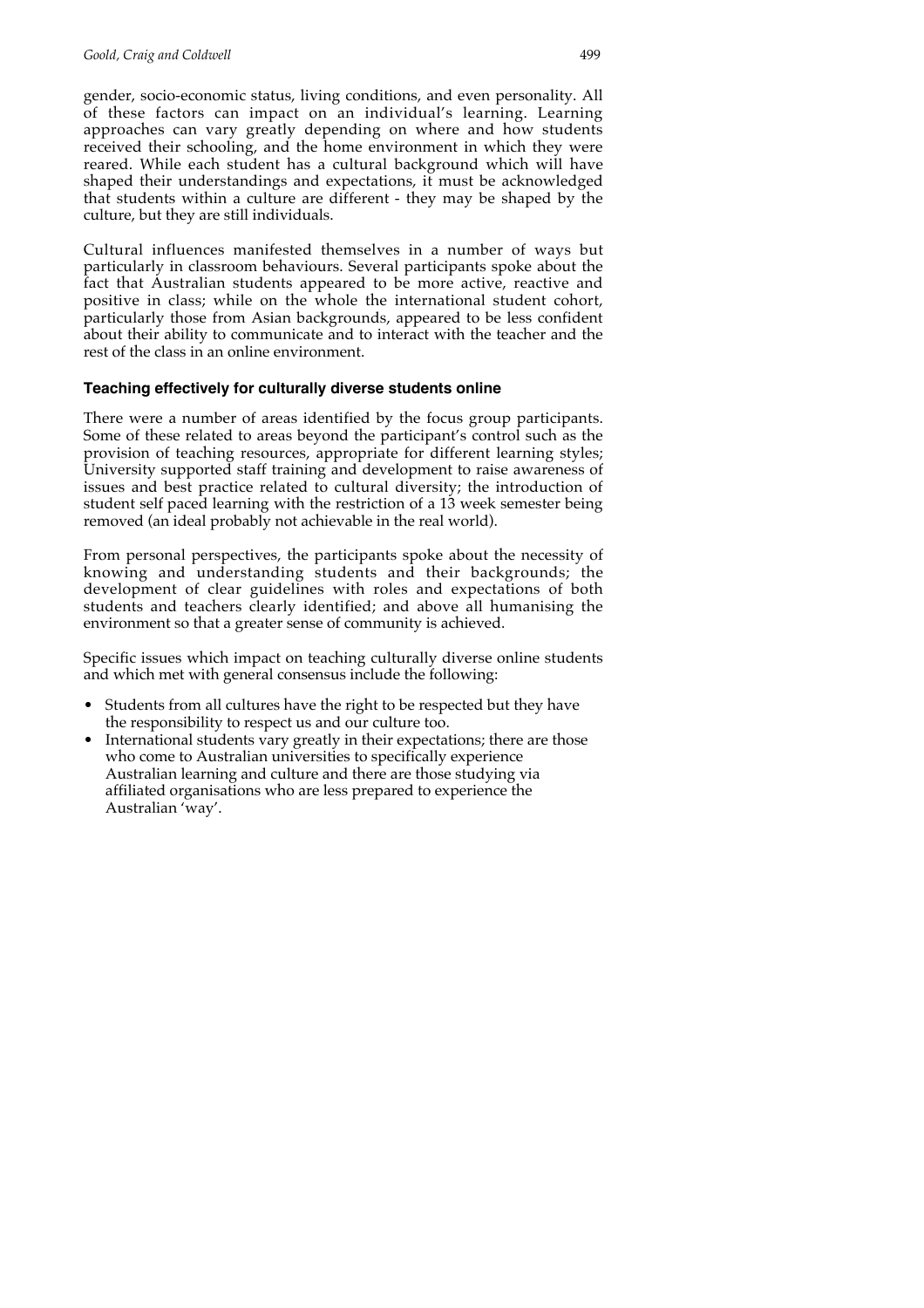- Many students are unprepared to take sufficient responsibility for their own learning. There is a gap between students' expectations and staff and university expectations.
- There is resistance amongst students to online learning environments as they see them as a cost saving measure (which all participants agreed that they are not). Students feel they are 'short changed' because of the limited or non-existent face to face interactions.
- Many students may be enrolled full time but generally cannot, or do not, devote sufficient time to study. Their time is taken up with work, family and play. However the curriculum is still a full time curriculum.
- Students do not value knowledge for knowledge's sake. Students' thirst for knowledge has been replaced by a thirst for a qualification - is this the result of economic rationalisation?

Other issues and concerns that were raised and received support from the group were:

- Administration issues relating to large classes and virtual classes. It is difficult to get to 'know' individual students.
- Cultural background is often not obvious when students are not seen and there is no opportunity for casual conversation. Even gender can be hidden.
- Areas where cultural differences have arisen online include turn taking routines, the use of humour, accepted conventions of courtesy, the time of replies, and the necessity for some students to be invited to participate.
- Awareness of characters and symbols that may reflect different beliefs or values for different groups.
- Language which appears to stereotype students. Careful choice of words, images and situations that avoid using qualifiers reinforcing racial and ethnic stereotypes.
- Improving group work capability by exposing students to technical and learning requirements early and minimising forming and norming stages (moving them faster into performing when needed).
- Use of some explanation to accommodate multiculturalism for the very culturally specific questions (e.g. local sport.)
- Extra time that it takes to teach well in the virtual classroom.
- Lack of control over the curriculum. Particular learning resources should be included in the curriculum as they are essential and beneficial for student learning and for future employment prospects even though they may be unpopular with students. Students often steer away from subjects which they consider 'hard' subjects (popularity polls versus good curriculum design).

Two specific suggestions proposed by the groups were: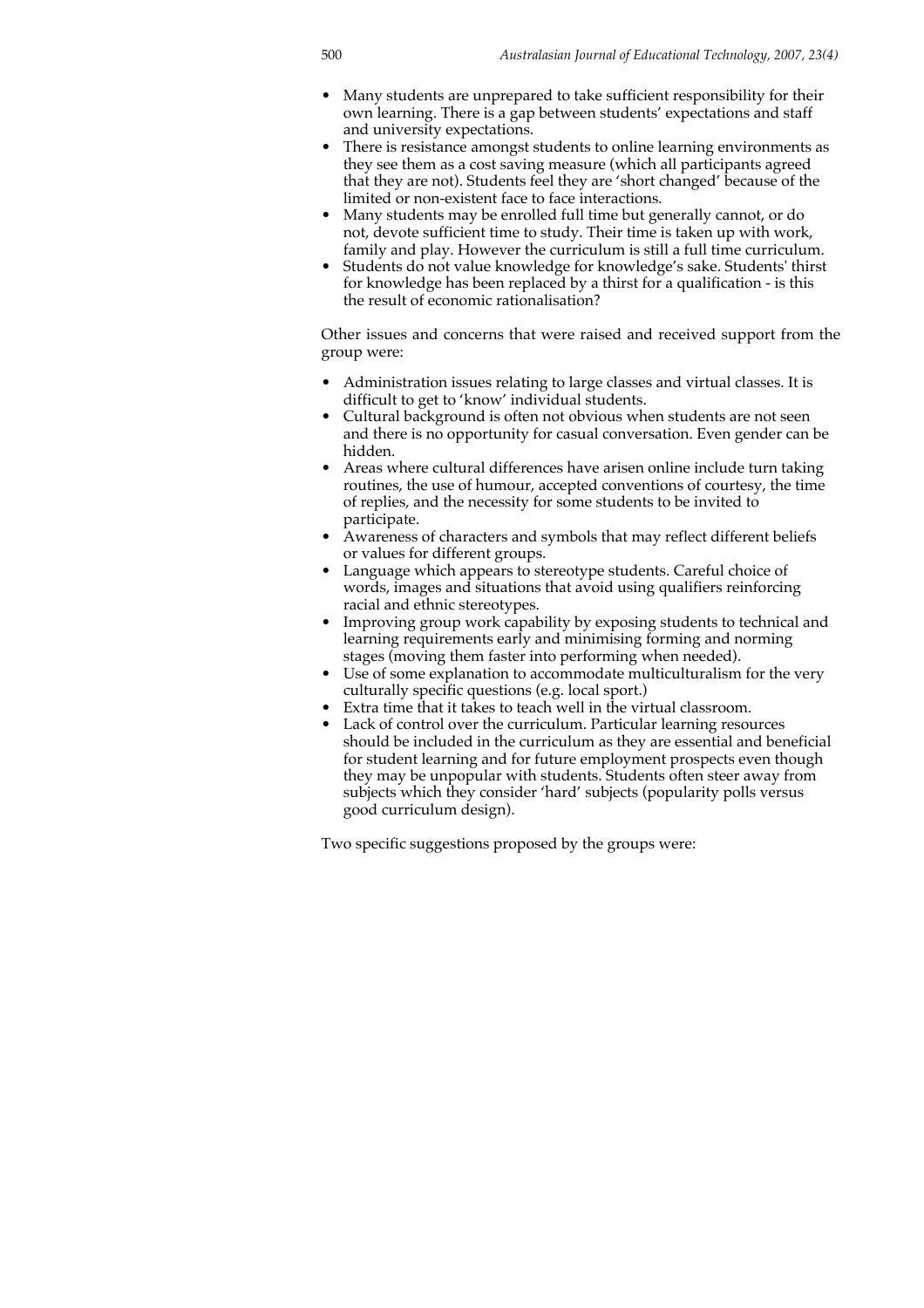- Profiling students as an entry exercise. The profile lives with the student through their tenure at University and staff have access to it.
- Development of a common core University unit which will teach all students the generic skills, the realities of university life and learning, what is expected of them, technical skills, team work skills, exposure to multicultural issues, and give them an understanding of plagiarism, copyright, and so on.

In many institutions the second point is addressed in an ad hoc manner, through the provision of assorted transition and support programs to assist students into university life. Deakin University for example runs a *First Year Initiative* program during the first six weeks of the new academic year to assist students to assimilate into their new environment and provide them with an opportunity to obtain the skills to successfully negotiate their tenure at university. Student services also provide a variety of workshops during the academic year to help students with assignment preparation, communication skills, and the copyright and plagiarism maze for example. Unfortunately these programs are optional extras and it often seems that it is the well prepared students who make the effort to participate in these extra-curricula activities. The provision of a core unit encompassing these skills would ensure that all students were given the opportunity of gaining these necessary skills.

According to the participants, the facilitation of learning in a culturally diverse online environment could be achieved in an ideal world by customising the learning experience for each student. However this would require the provision of the same material in multiple learning modes, multiple feedback methods, and having expert leaders to facilitate the learning. One participant concluded:

In practice of course (so in the real world), compromises have to be made and all teachers can do is to have an attitude that values and respects cultural diversity and impart this to students.

## **The workshop of external faculty**

In total 20 people attended the workshop. There were 16 clickers and these were issued to the first 16 participants who arrived. The demographics refer to those 16 attendees as the data was collected through the clickers. However the discussion during the workshop was collated from all of the 20 people who attended. Table 3 shows responses given by the group with respect to their backgrounds. Of the cohort of 16, there were 8 males and 8 females. Seven attendees (44%) had used clickers before. Twelve people (75%) had an Australian background.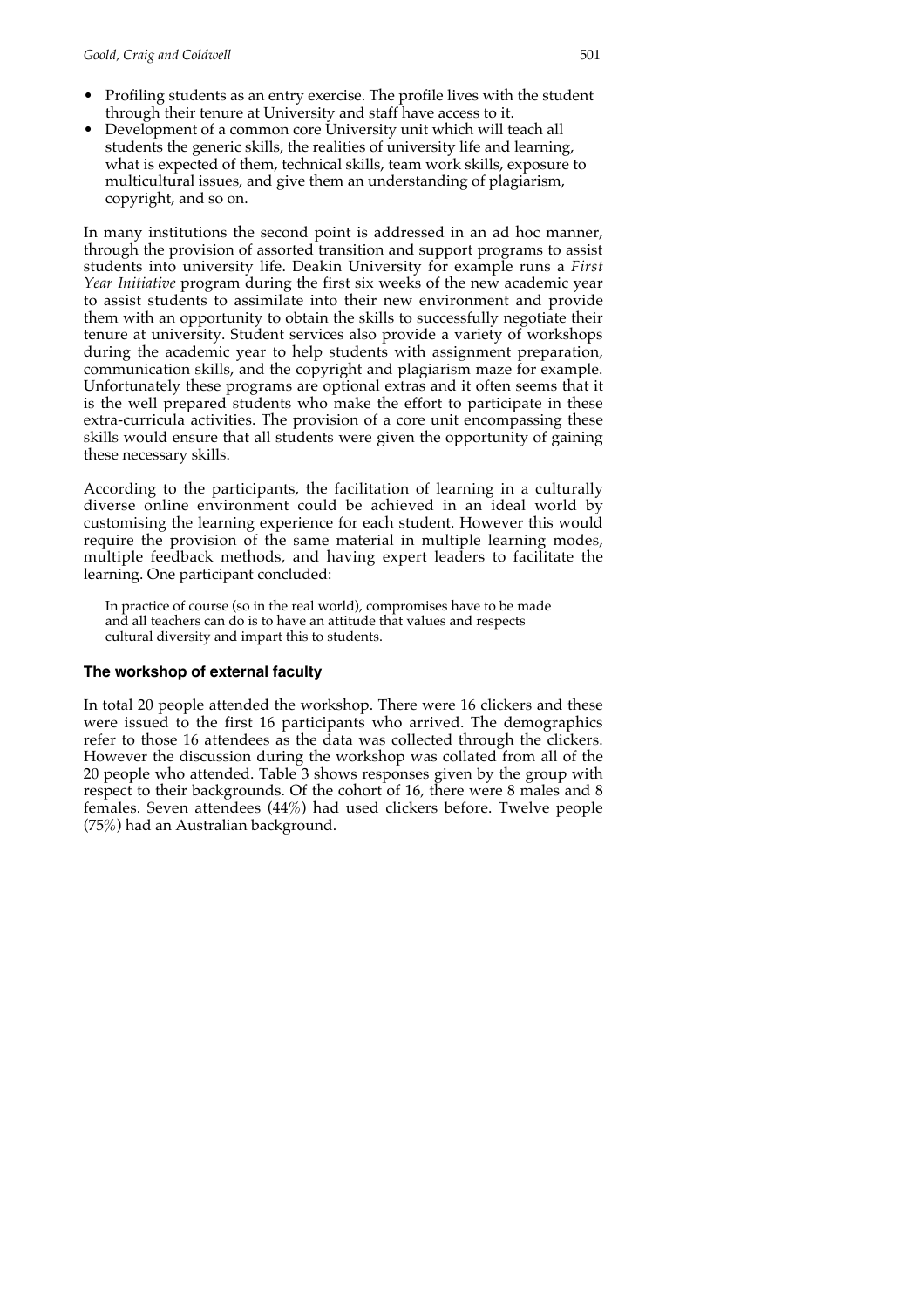|                 |                      | No.            | $\%$ |
|-----------------|----------------------|----------------|------|
| Teaching online | $<$ 1 year           |                | h    |
|                 | 1-2 years            |                |      |
|                 | 3-4 vears            | 6              | 38   |
|                 | 5 -6 years           | 5              | 31   |
|                 | > 6 years            | 4              | 25   |
| Online          | None                 |                | 6    |
| facilitation    | A little             | 3              | 19   |
|                 | Some                 | 3              | 19   |
|                 | Fairly experienced   | 6              | 38   |
|                 | Extensive experience | 3              | 19   |
| Taught students | Don't teach          |                | 6    |
| from different  | No                   | $\overline{2}$ | 12   |
| cultures        | Yes                  | 13             | 81   |

Table 3: Background of the workshop attendees

In general the workshop attendees verified most of the findings of the Deakin University focus groups, as Table 4 shows. The factors of attitudes to educational learning, education and prior learning, ethnicity and language, learning styles and socio-economic background were particularly well supported. In each case over 60% of attendees gave a score of 4 or 5, indicating agreement. Age and life experiences received the same level of support (44%); while for personality traits there appeared to be a split with slightly more positive support (50% positive with 37% negative).

| Table 4: Ratings of findings of DU focus groups |
|-------------------------------------------------|
| by the workshop attendees $(n = 20)$            |

| Factor                            | Not sig-   |    |    |    | Very sig-  |
|-----------------------------------|------------|----|----|----|------------|
|                                   | nificant % |    |    |    | nificant % |
| Age                               |            |    | 44 |    | 38         |
| Attitudes to educational learning |            |    | 19 | 50 | 31         |
| Education and prior learning      |            | h  | 12 | 62 | 19         |
| Ethnicity and language            |            | 12 | 19 | 25 | 44         |
| Gender                            | 19         | 31 | 38 | 12 |            |
| Learning styles                   |            | 12 | 19 | 38 | 31         |
| Life experiences                  |            | 12 | 44 | 31 | 12         |
| Personality trait                 | 12         | 25 | 12 | 50 |            |
| Religion                          | 19         | 38 | 12 | 25 | 6          |
| Socio-economic background         |            |    | 19 | 50 | 19         |

Two findings that were not supported by the workshop attendees were religion (only 32% with positive ratings of 4 or 5 compared with 57% negative with ratings of 1 or 2); and gender, which received only 12% support with 50% indicating a negative response. The fact that gender was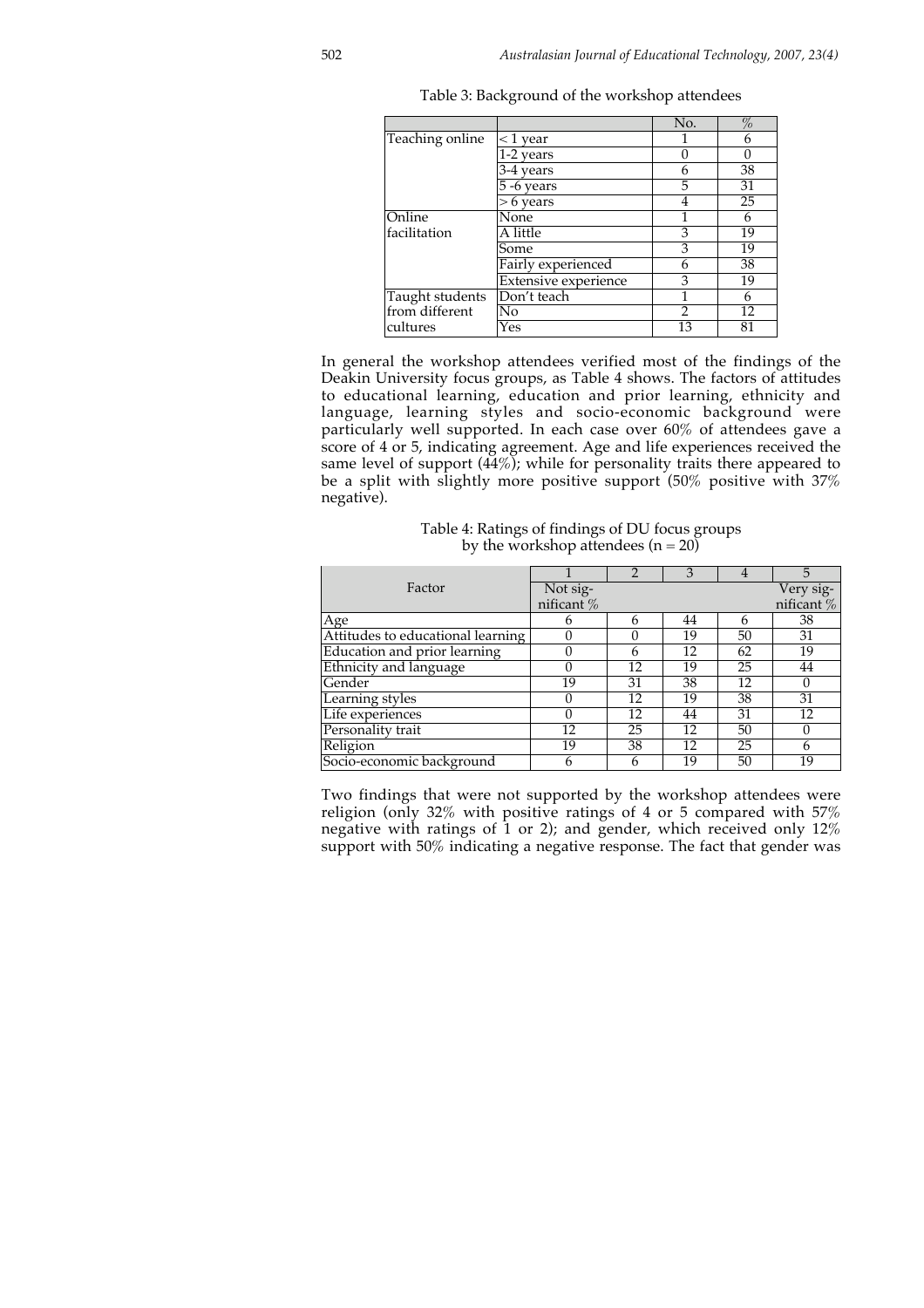not considered a factor is particularly surprising as the literature suggests that there are key areas where similarities or differences between male and female students might be significant in online learning (Meyers, Bennett & Lysaght, 2004 for example). However, in the online environment gender is masked through the anonymous technological interface. It is not unusual to make assumptions about the gender of a student, particularly those with unfamiliar names, in the online environment, and then have the assumption disproved when the student appears at the office door. The higher proportion of males in the external workshop also may have impacted on the discrepancy with results from the Deakin focus groups.

A finding that was not identified as a factor of cultural diversity by the Deakin University focus group was physical disability. The consensus of the workshop attendees was that any physical disability was a factor that would differentiate a student from the cohort, and thus would cause them to be considered culturally diverse.

Fifteen of the 16 attendees (94%) agreed that it was necessary to consider culture in the online environment and 13 (81%) agreed that it was possible to be inclusive in an online environment.

In general, most of the attendees indicated that they agreed with the practices proposed by the Deakin University focus group participants. There was strong agreement that students should not be exposed to wholly online learning while in their first year of study. Many of the attendees spoke about the need to firstly solve technical, access and design issues in online learning environments. They advocated the use of a simple interface with intuitive navigation; the use of consistent icons to denote particular features and functionality; and the use of simple language with no slang or jargon. They also agreed that materials should be presented in different forms to cater for the varying learning styles of the student cohort. They suggested that text materials, where possible, should be supported by graphics in the form of images or diagrams.

Attendees suggested that discussion forums were an area where the teacher could be proactive in ensuring equity for all participating students. If set up and moderated well, the discussion forum could be an inclusive environment that allowed students the opportunity to reflect and revise answers; observe other students in discussions; and support those who were culturally different. Another area identified by the attendees was group work. They suggested that group membership for online groups could be 'socially engineered'. However this implies that the teacher is knowledgeable about the students and their backgrounds. A question posed by one of the participants 'Are online learning environments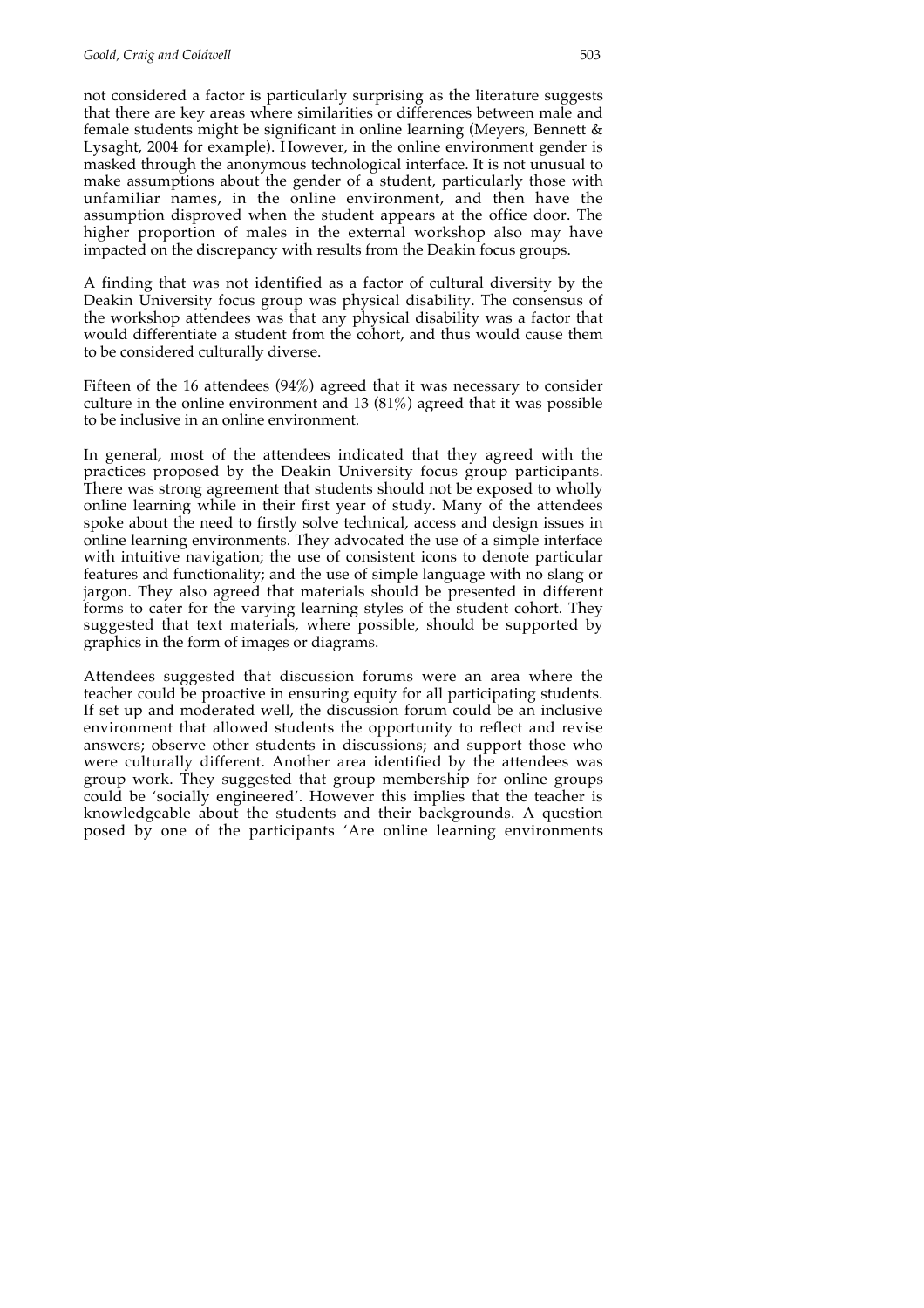becoming more asexual?' resulted in lively discussion with no tangible outcome.

## **Best practices**

The following list of 'Best practices for teaching culturally diverse students in online environments' has been compiled from the data collected in the Deakin focus groups and confirmed by the workshop attendees:

- Provide information about how to access the online unit by personal email or letter, i.e. outside the online environment;
- Humanise and introduce yourself and explain the protocol of addressing and communicating with staff;
- Provide a statement of equity online;
- Explicitly express the ground rules for behavioural expectations at the beginning of an online course. For example, the rules for entering into conversations in progress as well as respecting silence and taking turns in discussion;
- Explicitly outline student and staff expectations and responsibilities such as the speed with which queries will be answered and what type of feedback can be expected for submitted work;
- Design for one learning community rather than multiple cultural cohorts but recognise the different cohorts and learning styles when designing the curriculum;
- Use examples from different cultural settings and/or appeal to different cultural groups;
- When appropriate, use anonymity or nicknames to help lower cultural assumptions;
- Mix student groups to foster diversity;
- Provide time for reflection and understanding;
- Do not provide wholly online units for first year students (or if not possible then provide orientation to lessen the impact of transition);
- Provide an 'online social club' for students to interact and make connections;
- Treat your online class the same as if they were face to face by adopting similar good practices for inclusive teaching that are used in face to face classes.

The list of best practices is a practical set of guidelines for those teaching online culturally diverse students. It supports some of the principles for culturally inclusive and flexible instructional design that are found in the literature (see for example Ziguras 1999; McLoughlin & Oliver 2000; Ngeow & Kong 2002; Goodfellow & Hewling 2005; Hannon & D'Netto 2007).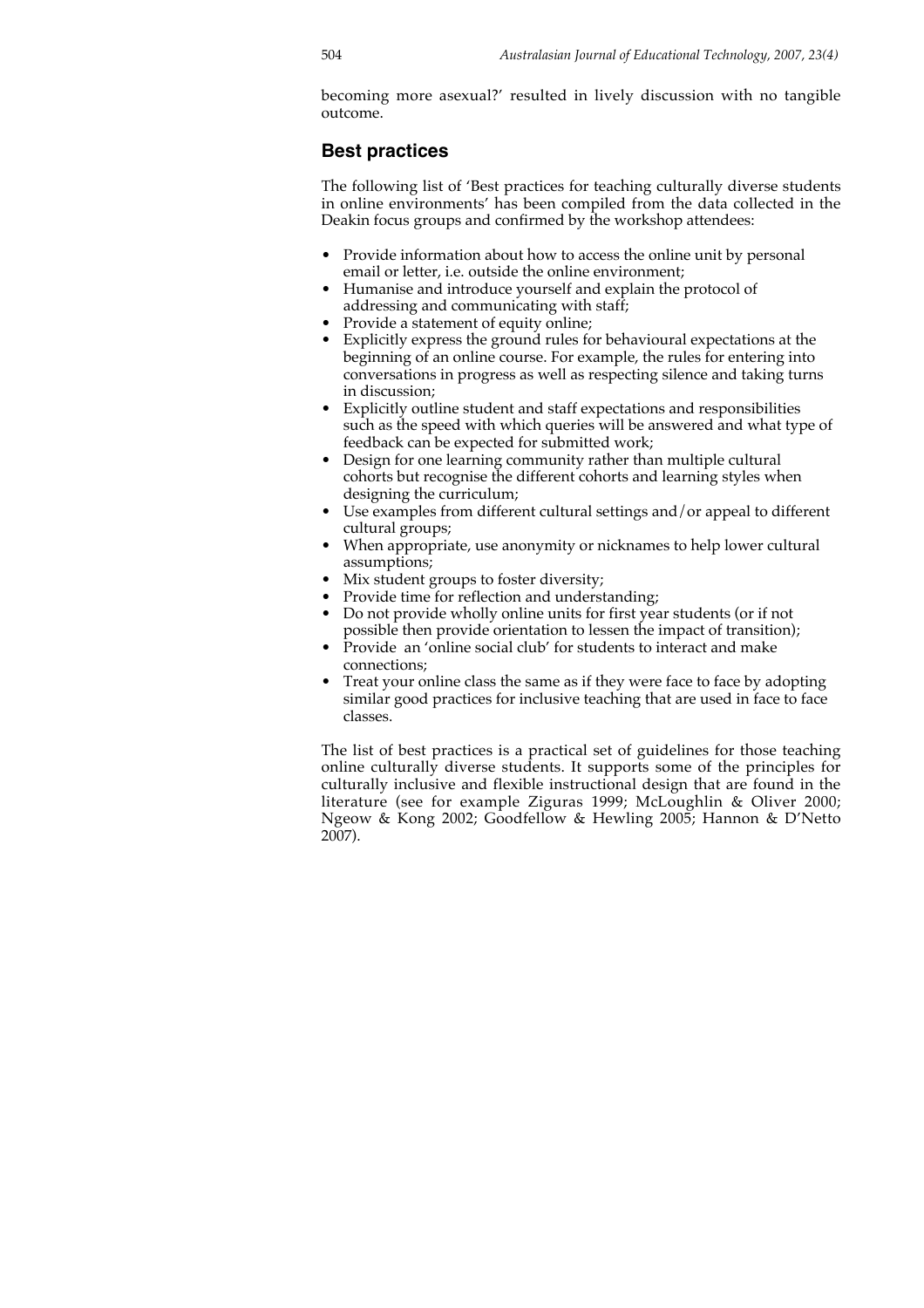# **Conclusions**

Online learning environments enable greater numbers of students of diverse educational and cultural backgrounds as well as modes of study to come together within the one virtual classroom. Consequently the cultural diversity of students in a virtual classroom is likely to be greater than in a physical classroom. However, many of the clues that enable staff and students to be culturally sensitive in physical classrooms are missing in the online world.

The research described here is in a particular context (Deakin University) and involves teaching staff who are familiar with online teaching practices and students from that university. However the findings from the research have been benchmarked with other external faculty involved with online teaching at tertiary institutions in Australia and overseas. Most of the general findings of the Deakin University faculty have been confirmed. A list of best practices for staff engaged in online teaching has been developed.

Overall it has been suggested that students need better preparation for learning in an online environment. As well as being better prepared to interact with the technologies for communication and collaboration, they also need to develop an understanding of the diversity in communication styles and develop the sensitivity for other cultures, if they are to become more successful communicators in the global, virtual workplace of the future.

# **References**

- Barnett, J. (2006). Focus groups tips for beginners. *TCALL Occasional Research Paper No.1*. http://www-tcall.tamu.edu/orp/orp1.htm [viewed 2 Aug 2006, verified 2 Oct 2007].
- Campbell, M., Goold, A. & Goward, P. (2004). Using online technologies: Does culture matter? In G. Richards (Ed.), *Proceedings of World Conference on E-Learning in Corporate, Government, Healthcare, and Higher Education,* Chesapeake, VA: AACE. pp.2300-2307.
- Chang, V. & Fisher, D. (2003). The validation and application of a new learning environment instrument for online learning in higher education. In M. S. Khine & D. Fisher (Eds.), *Technology-rich learning environments: A future perspective.* Singapore: World Scientific Publishing Co.
- Choi, C. J. & Kelemen, M. (1995). *Cultural competences: Managing co-operatively across cultures.* Brookfield, VT: Dartmouth Publishing.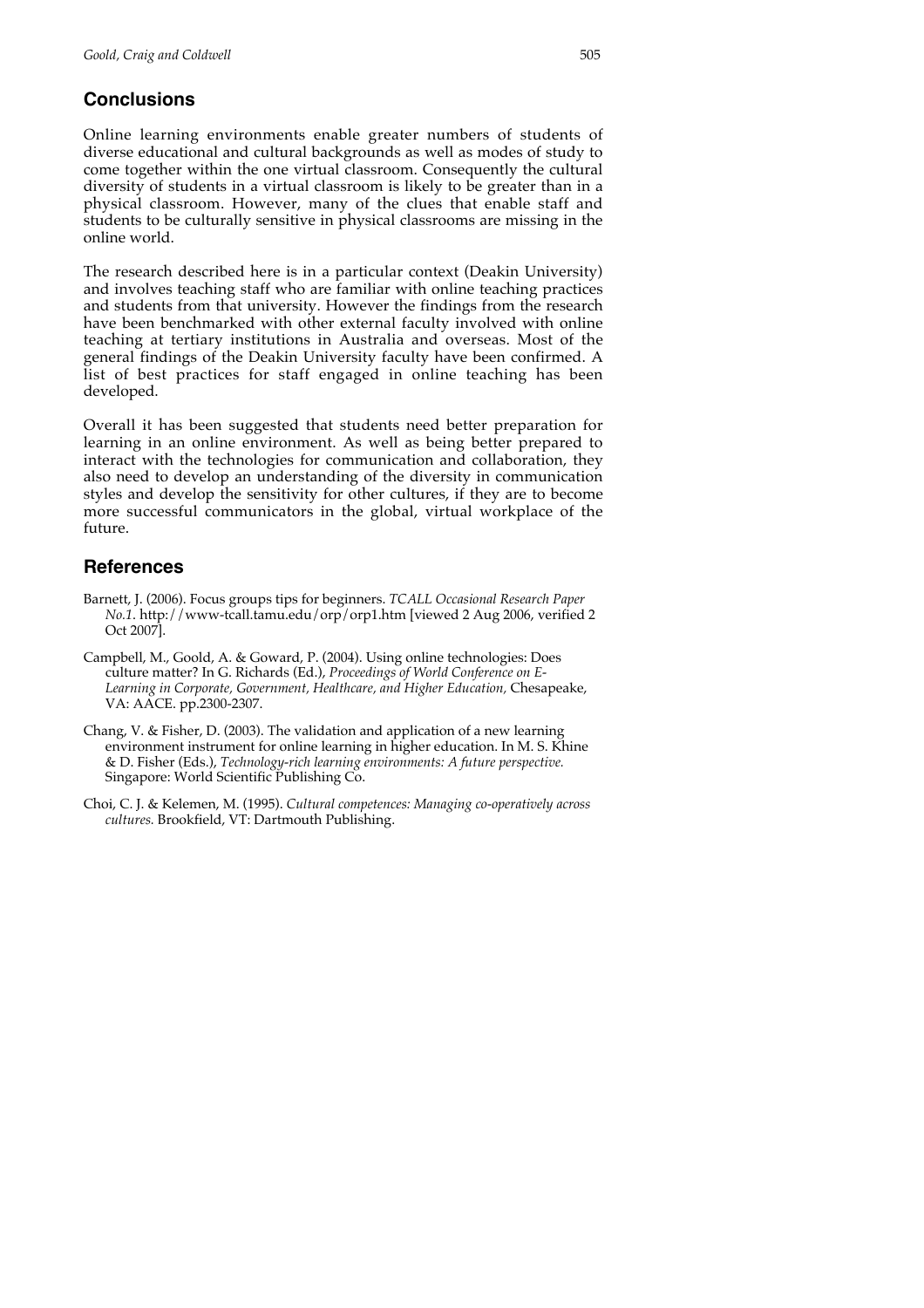- Das, R. (2005). Internationalisation of the curriculum: Putting theory into practice in a physiotherapy program. *Journal of University Teaching and Learning Practice*, 2(1), 25-35. http://jutlp.uow.edu.au/2005\_v02\_i01/das003.html
- Freeman, M., Bell, A., Comerton-Forde, C., Pickering, J. & Blayney, P. (2007). Factors affecting educational innovation with in class electronic response systems. *Australasian Journal of Educational Technology*, 23(2), 149-170. http://www.ascilite.org.au/ajet/ajet23/freeman.html
- Goodfellow, R. & Hewling, A. (2005). Reconceptualising culture in virtual learning environments: From an 'essentialist' to a 'negotiated' perspective. *E-Learning,* 2(4), 355-367.
- Hannon, J. & D'Netto, B. (2007). Cultural diversity online: Student engagement with learning technologies. *International Journal of Educational Management*, 21(5), 418- 432.
- Jolley, A. (1997). *Exporting education to Asia.* Melbourne: Victoria University Press.
- Jones, L. (2005). Maintaining the curricular philosophies of a multicultural education course: From face-to-face to eLearning environments. *AACE Journal*, 73(1), 91-99.
- Liddicoat, A. (2004). The conceptualisation of the cultural component of language teaching in Australian language-in-education policy. *Journal of Multilingual and Multicultural Development*, 25(4), 297-317.
- MacKinnon, D. & Manathunga, C. (2003). Going global with assessment: What to do when the dominant culture's literacy drives assessment*. Higher Education Research and Development*, 22(2), 131-144.
- Maslen, G. & Slattery, L. (1994). *Why our universities are failing.* Melbourne: Wilkinson Books.
- McLoughlin, C. & Oliver, R. (2000). Designing learning environments for cultural inclusivity: a case study of indigenous online learning, *Australian Journal of Educational Technology*, 16(1), 58-72. http://www.ascilite.org.au/ajet/ajet16/mcloughlin.html
- Meek, V. L. & Harman, G. (1993). *The binary experiment for higher education: An Australian perspective.* Department of Administrative, Higher and Adult Education Studies. University of New England.
- Meyers, W., Bennett, S. & Lysaght, P. (2004). Asynchronous communication: Strategies for equitable e-learning. In *Beyond the comfort zone: Proceedings ASCILITE 2004.* http://www.ascilite.org.au/conferences/perth04/procs/meyers.html
- Ngeow, K. & Kong, K. (2002). Designing culturally sensitive learning environments. In *Winds of change in the sea of learning: Proceedings ASCILITE 2002*, Auckland. http://www.ascilite.org.au/conferences/auckland02/proceedings/papers/055.pdf
- *Oxford Reference Online Premium* (2007). [viewed 11 Jan 2007] http://www.oxfordreference.com/